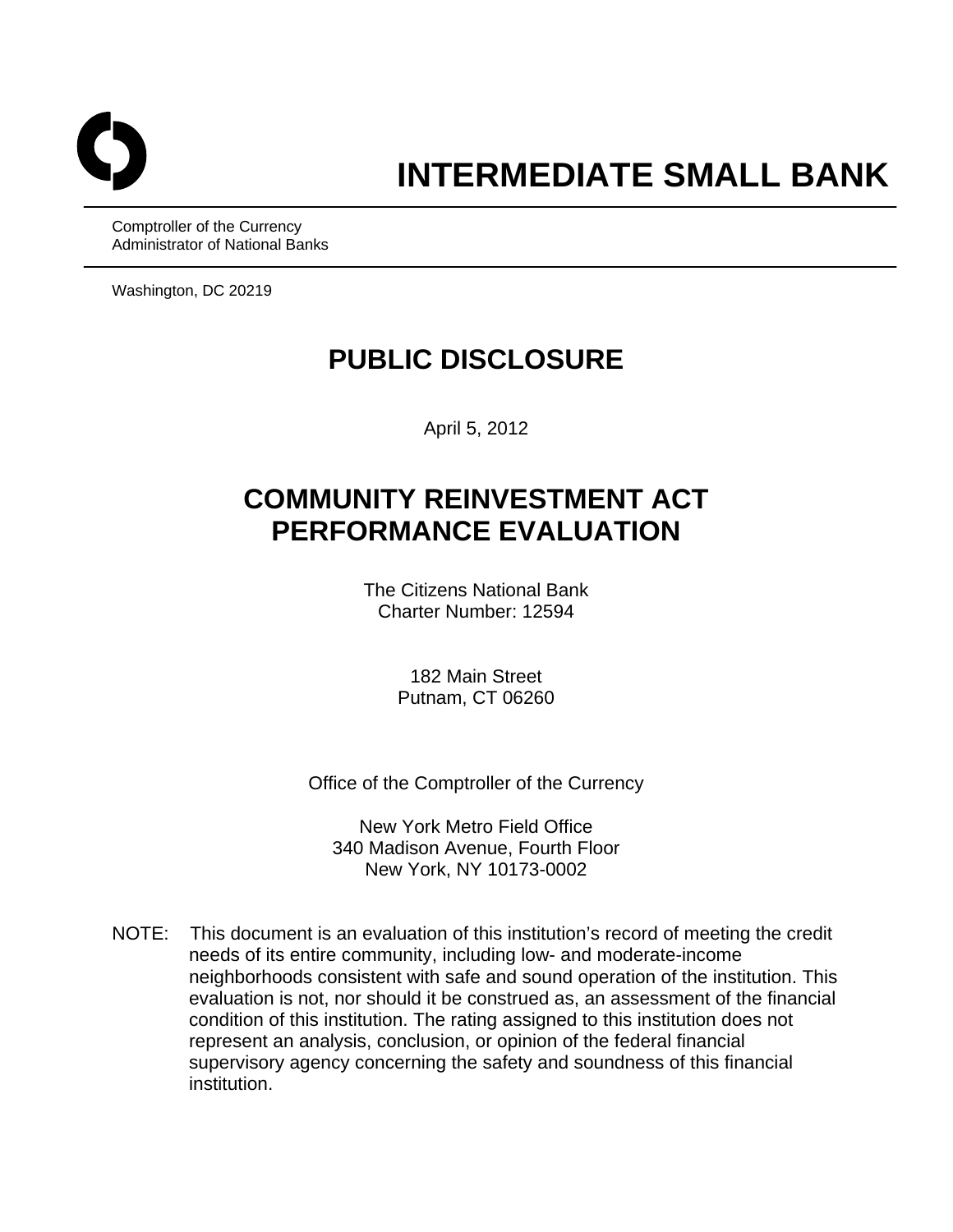## **INSTITUTION'S CRA RATING: This institution is rated Satisfactory.**

#### **The Lending Test is rated: Satisfactory. The Community Development Test is rated: Satisfactory.**

The primary factors supporting the overall rating are:

- CNB's loan-to-deposit ratio is reasonable given the size, financial condition, the assessment area (AA) credit needs, and relevant competitive factors;
- The bank originated a substantial majority of its loans within the AA;
- The distribution of loans reflects reasonable penetration among borrowers of different incomes and businesses of different sizes;
- The geographic distribution of loans reflects excellent dispersion among geographies of different incomes; and
- The bank's level of community development (CD) activities demonstrates adequate responsiveness to the community development needs in the AA given the bank's capacity and CD opportunities within the AA.

# **Scope of Examination**

The Citizens National Bank (CNB) Community Reinvestment Act (CRA) performance was evaluated under the Intermediate Small Bank procedures, which included a lending test and a CD test. The lending test evaluates the bank's record of meeting the credit needs of its AAs through its lending activities. We used bank prepared reports and sampled loan data from January 1, 2009 to December 31, 2011 to determine the bank's lending performance. The CD test evaluates the bank's responsiveness to CD needs in its AA through CD loans, investments, and services. The assessment period for CNB's CD activities is also January 1, 2009 to December 31, 2011.

CNB's primary products are home mortgage loan products and business loans, which is in line with the bank's business strategy. Home mortgage loan products include home purchase, home improvement, and home refinance loans. The bank is not a Home Mortgage Disclosure Act (HMDA) reporter given that the bank is not located in a Metropolitan Statistical Area (MSA.) We sampled loans from both the home loan and commercial loan portfolios and found the bank's data to be reliable for CRA examination purposes. As a result, we utilized the banks internal data to test for CRA. CD loans, investments, and services submitted by bank management were also verified to ensure they met the regulatory definition of community development.

# **Description of Institution**

Citizens National Bank (CNB) is an intrastate community bank headquartered in Putnam,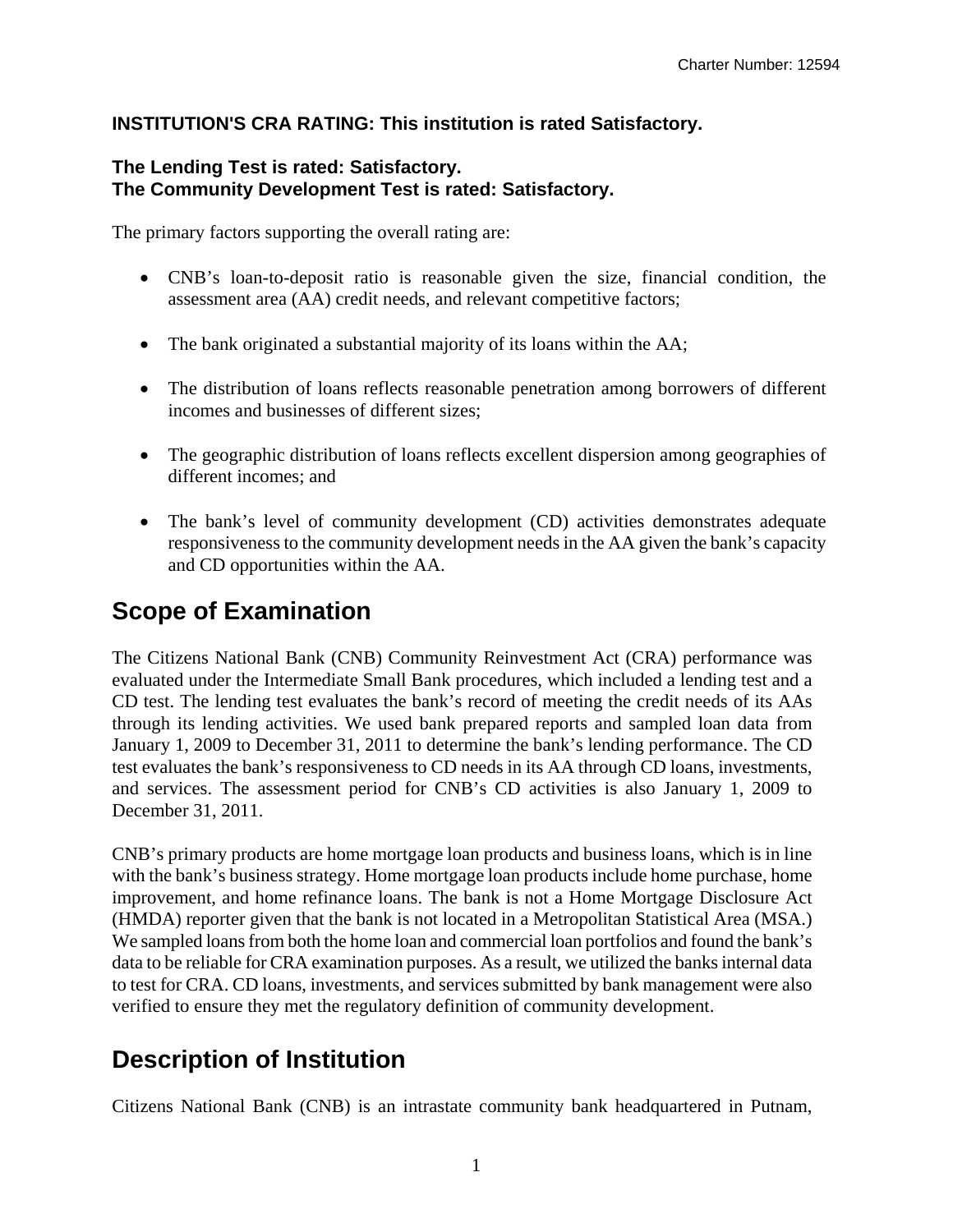Connecticut. As of December 31, 2011, CNB had total assets of \$340.5 million and net Tier 1 capital of \$33.7 million. The community bank is a wholly owned subsidiary of Citizens National Bancorp, Inc., a one-bank holding company. The last CRA performance evaluation was dated April 16, 2009 as a small bank and received a "Satisfactory" rating. Due to the growth in the bank's asset size, the bank was assessed as an intermediate small bank for the current evaluation. Since the previous evaluation, the Board and management appointed a new CRA Officer to develop policies and procedures to ensure appropriate independent reviews. There have been no additional changes to CNB's corporate structure, including merger or acquisition activities. The bank does not have any legal, financial, or other factors that will impede its ability to help meet the credit needs of its Assessment Area (AA).

In addition to the main office in Putnam, CNB has four branches located in Northeast Connecticut in the towns of Thompson, Woodstock, Killingly, and Brooklyn. There were no branch closings since the last CRA examination. The main office and branches are all full service banking offices and each supports an automated teller machine (ATM). CNB has two remote ATMs located in Day Kimball Hospital and Gerardi Insurance Services, Inc., both located in Putnam. ATMs are available on a 24-hour basis. All offices have normal business hours during the week and also offer Saturday lobby and drive up hours.

As of December 31, 2011, total bank assets include net loans of \$93.2 million and total investments of \$213.5 million. Total deposits amount to \$198.0 million. Net loans represent 27.4 percent of total assets and 47.1 percent of total deposits. The loan portfolio is comprised of 47.3 percent in 1-4 family real estate loans and 49.4 percent in commercial and commercial real estate loans. Core deposits total \$183.6 million and represents 92.7 percent of total deposits. Core deposits are comprised of savings deposits, time deposits below \$250 thousand, demand deposits, money market deposits, and ALL NOW & ATS accounts. Brokered deposits of \$6.5 million are not considered core deposits.

| Loan Portfolio Summary by Loan Product (in thousands) |               |                 |  |  |  |  |  |  |
|-------------------------------------------------------|---------------|-----------------|--|--|--|--|--|--|
| December 31, 2011                                     |               |                 |  |  |  |  |  |  |
| Loan Category                                         | % Outstanding | \$ Outstanding* |  |  |  |  |  |  |
| 1-4 Family Real Estate Loans                          | 47.3%         | \$45,337        |  |  |  |  |  |  |
| <b>Commercial and Commercial Real Estate Loans</b>    | 49.4%         | \$47,360        |  |  |  |  |  |  |
| <b>Individual Loans</b>                               | 2.0%          | 1,866           |  |  |  |  |  |  |

*\*Information taken from Call Reports for 4Q2011* 

| Deposit Summary by Deposit Products <i>(in thousands)</i> |           |                |  |  |  |  |  |  |  |
|-----------------------------------------------------------|-----------|----------------|--|--|--|--|--|--|--|
| December 31, 2011                                         |           |                |  |  |  |  |  |  |  |
|                                                           | % of Core |                |  |  |  |  |  |  |  |
| <b>Deposit Category</b>                                   | Deposits  | \$ of Deposits |  |  |  |  |  |  |  |
| <b>Savings Deposits</b>                                   | 51.2%     | \$97,405       |  |  |  |  |  |  |  |
| Time Deposits below \$250 thousand                        | 27.2%     | \$51,722       |  |  |  |  |  |  |  |
| <b>Demand Deposits</b>                                    | 9.8%      | \$18,657       |  |  |  |  |  |  |  |
| <b>Money Market Deposit Accounts</b>                      | 8.9%      | \$16,994       |  |  |  |  |  |  |  |
| ALL NOW & ATS Accounts                                    | 2.8%      | \$5,359        |  |  |  |  |  |  |  |

*\*Information taken from Call Reports for 4Q2011*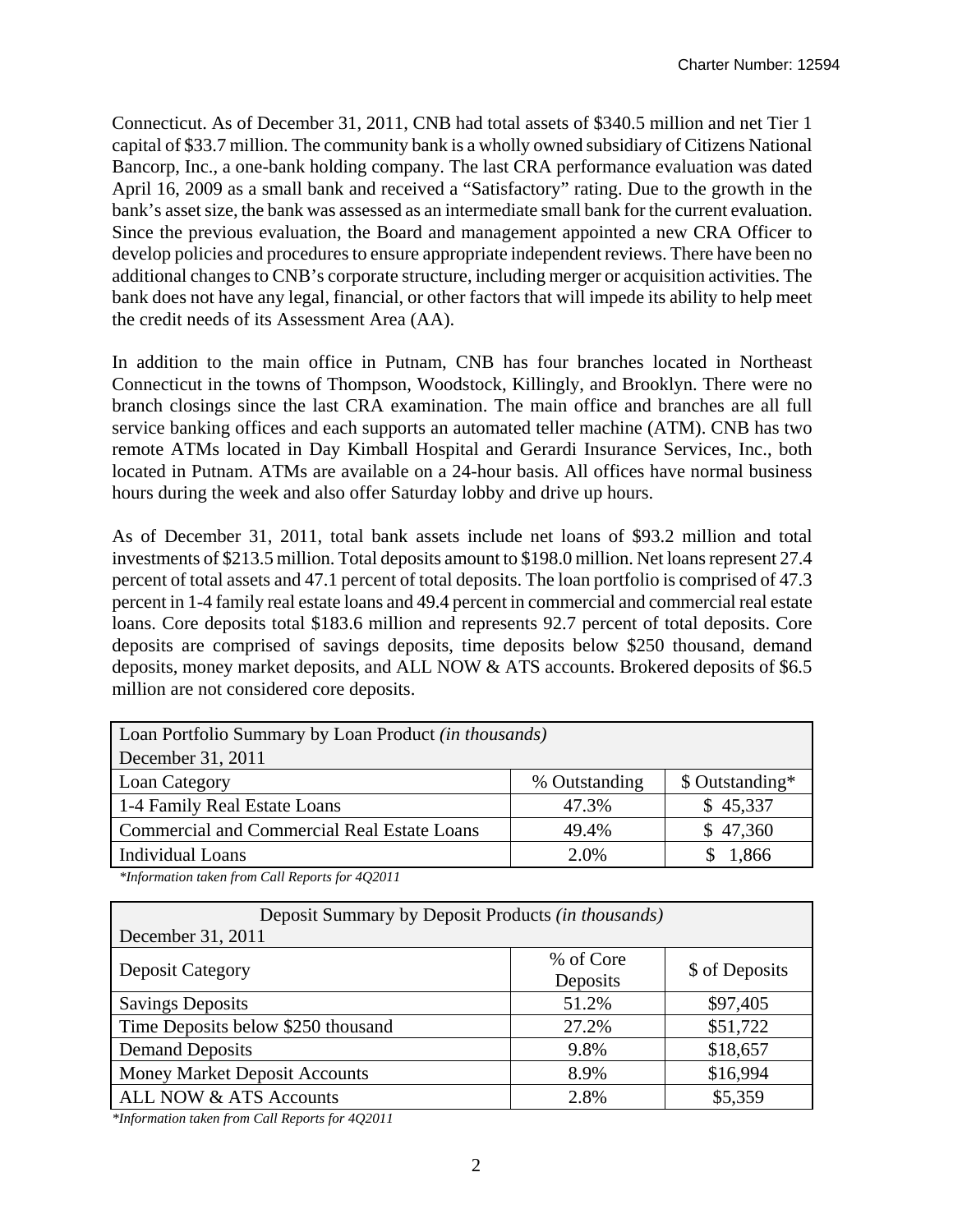The bank offers a variety of traditional retail deposit products, mortgage, and commercial loans. CNB offers a nonprofit checking account for the deposit needs of not-for-profit organizations. The bank's internet website, www.cnbct.com, provides detailed information on the products and services offered for both consumers and businesses.

# **Description of Assessment Area**

The Citizens National Bank has one Assessment Area (AA) within the state of Connecticut. The AA includes the following townships: Putnam, Woodstock, Thompson, Eastford, Pomfret, Killingly, Brooklyn, and Hampton. These townships are part of the Windham County Non-MSA. The Windham County Non-MSA contains a total of 25 census tracts, and the bank designated 12 census tracts it could reasonably service. The AA meets regulatory requirements and does not arbitrarily exclude low- or moderate-income geographies.

Windham County is located in Northeastern Connecticut. The area includes rural sections and older homes with many long-time homeowners. The top five employers in Windham County are: Day Kimball Healthcare, Frito-Lay Inc, Lowe's Distribution Center, Windham Hospital, and Windham Public School.

| Demographic Information for Full Scope Area: Citizens National Bank Non-MSA                             |        |                        |                                                               |                    |                   |                    |  |  |  |
|---------------------------------------------------------------------------------------------------------|--------|------------------------|---------------------------------------------------------------|--------------------|-------------------|--------------------|--|--|--|
| Demographic<br>Characteristics                                                                          | #      | Low.<br>$%$ of #       | Moderate<br>$%$ of #                                          | Middle<br>$%$ of # | Upper<br>$%$ of # | $NA^*$<br>$%$ of # |  |  |  |
| Geographies (Census<br>Tracts/BNAs)                                                                     | 12     | 0.00                   | 33.33                                                         | 66.67              | 0.00              | 0.00               |  |  |  |
| Population by Geography                                                                                 | 55,920 | 0.00                   | 37.93                                                         | 62.07              | 0.00              | 0.00               |  |  |  |
| Owner-Occupied Housing<br>by Geography                                                                  | 15,253 | 0.00                   | 32.20                                                         | 67.80              | 0.00              | 0.00               |  |  |  |
| <b>Business by Geography</b>                                                                            | 5,790  | 0.00                   | 34.99                                                         | 65.01              | 0.00              | 0.00               |  |  |  |
| Farms by Geography                                                                                      | 224    | 0.00                   | 13.84                                                         | 86.16              | 0.00              | 0.00               |  |  |  |
| Family Distribution by<br>Income Level                                                                  | 15,022 | 21.38                  | 21.84                                                         | 26.01              | 30.77             | 0.00               |  |  |  |
| Distribution of Low and<br>Moderate Income Families<br>throughout AA Geographies                        | 6,492  | 0.00                   | 45.75                                                         | 54.25              | 0.00              | 0.00               |  |  |  |
| Median Family Income<br>HUD Adjusted Median Family Income for<br>2011<br>Households Below Poverty Level |        | 61,239<br>80,700<br>6% | Median Housing Value<br>Unemployment Rate (2000 US<br>Census) |                    | 121,872<br>3.07%  |                    |  |  |  |

# **Citizens National Bank Non-MSA**

(\*) The NA category consists of geographies that have not been assigned an income classification. Source: 2000 US Census and 2008 HUD updated MFI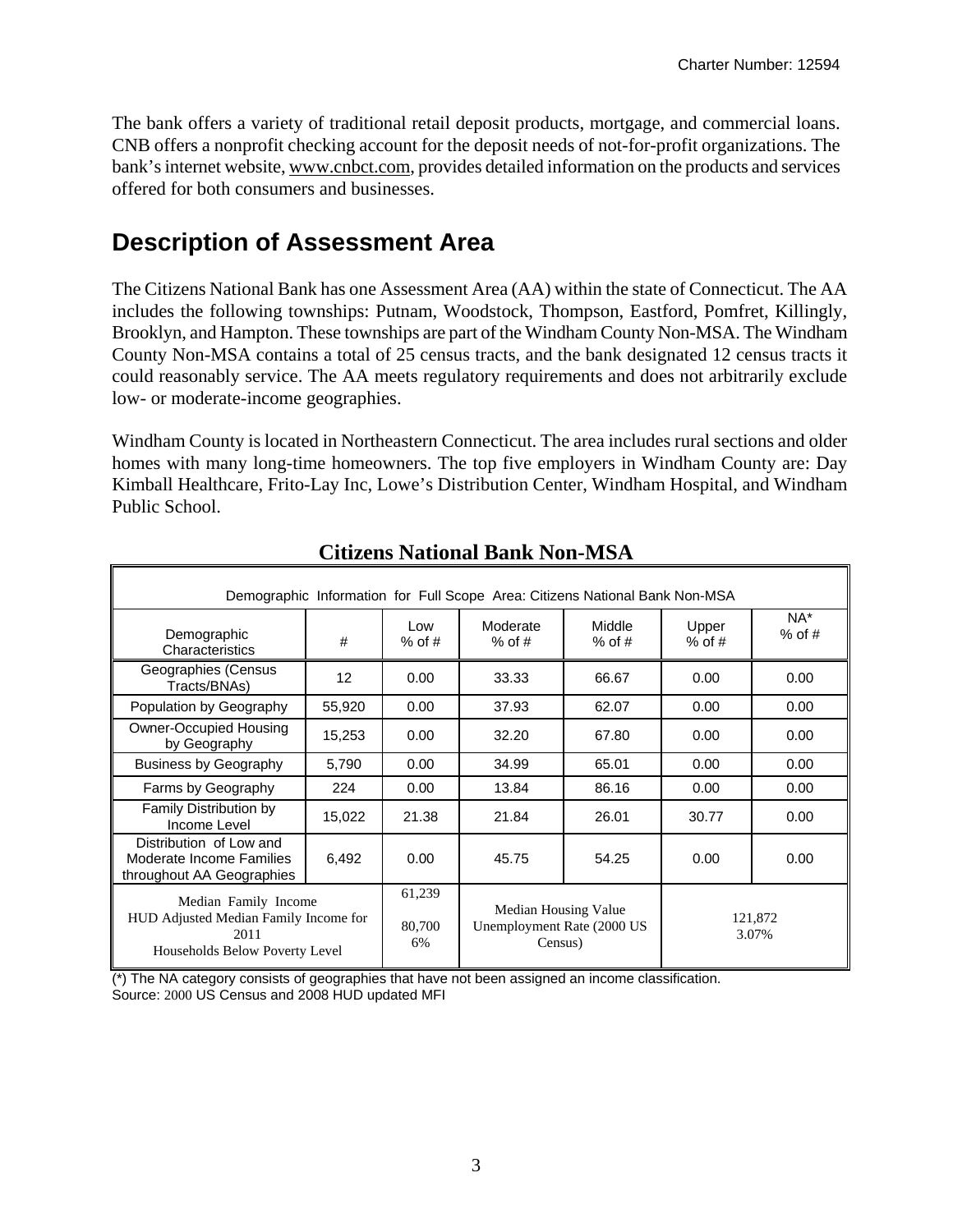According to the Bureau of Labor Statistics, the unemployment rate in Windham County decreased from 10.5% in February 2011 to 9.7% in January 2012. The county's unemployment rate exceeds both state and national levels. The Connecticut state unemployment rate decreased from 9.2% in February 2011 to 7.8% in February 2012 and the national unemployment rate decreased from 9.0% in February 2011 to 8.3% in February 2012.

There are twelve census tracts (CTs) in the AA. Four CTs are moderate-income (33%), and eight CTs are middle-income (67%). There are no low-income or upper-income tracts in the AA.

The 2000 U.S. Census reported the total population of the AA at 55,920. The 2000 median family income was \$61,239, and the 2011 HUD updated median family income was 80,700. Within the AA, there are 15,022 families. Approximately 21.38%, of the families are low-income, 21.84% are moderate-income, 26.01% are middle-income, and 30.77% are upper-income. Approximately 6.49% of the households are below the poverty level. The median cost of housing in the AA is \$121,872.

According to the 2011 business demographics, there are a total of 5,790 businesses in the AA. Approximately 73% of the businesses reporting have revenues less than \$1million; approximately 3% have revenues greater than \$1million, and the revenue was not reported for approximately 25% of the businesses. Approximately 35% of businesses are located in moderate-income geographies and 65% are located in middle-income geographies.

Competition in the AA is strong. According to the June 30, 2011 FDIC Summary of Deposit Market Share Report, CNB was ranked fourth out of ten institutions in the Windham County non-MSA with 13.01% deposit market share. Savings Institute Bank and Trust Company is ranked first with seven offices inside the local market and a 20.67% deposit market share. Other financial institutions include: Putnam Bank with three offices and 18.24% deposit market share, First Niagara Bank NA with six offices and 14.81% deposit market share, Bank of America with four offices and 11.33% deposit market share, Liberty Bank with two offices and 8.59% deposit market share, Jewett City Savings Bank with 3 offices and 6.17% deposit market share, Peoples United Bank with 3 offices and 4.06% deposit market share, RBS Citizens National Association with 1office and 2.15% deposit market share, an Eastern Federal Bank with 1office and 0.975 deposit market share.

According to the 2010 Peer Mortgage Data, 172 lenders originated HMDA loans in the AA. Bank of America, N.A. ranked first with a market share of 11.79%. CNB was not ranked among its peers because it is not a HMDA reporter. Other competitors consisted of large national banks and mortgage companies, large regional banks, local community banks, and mortgage brokers with nationwide sources of funding.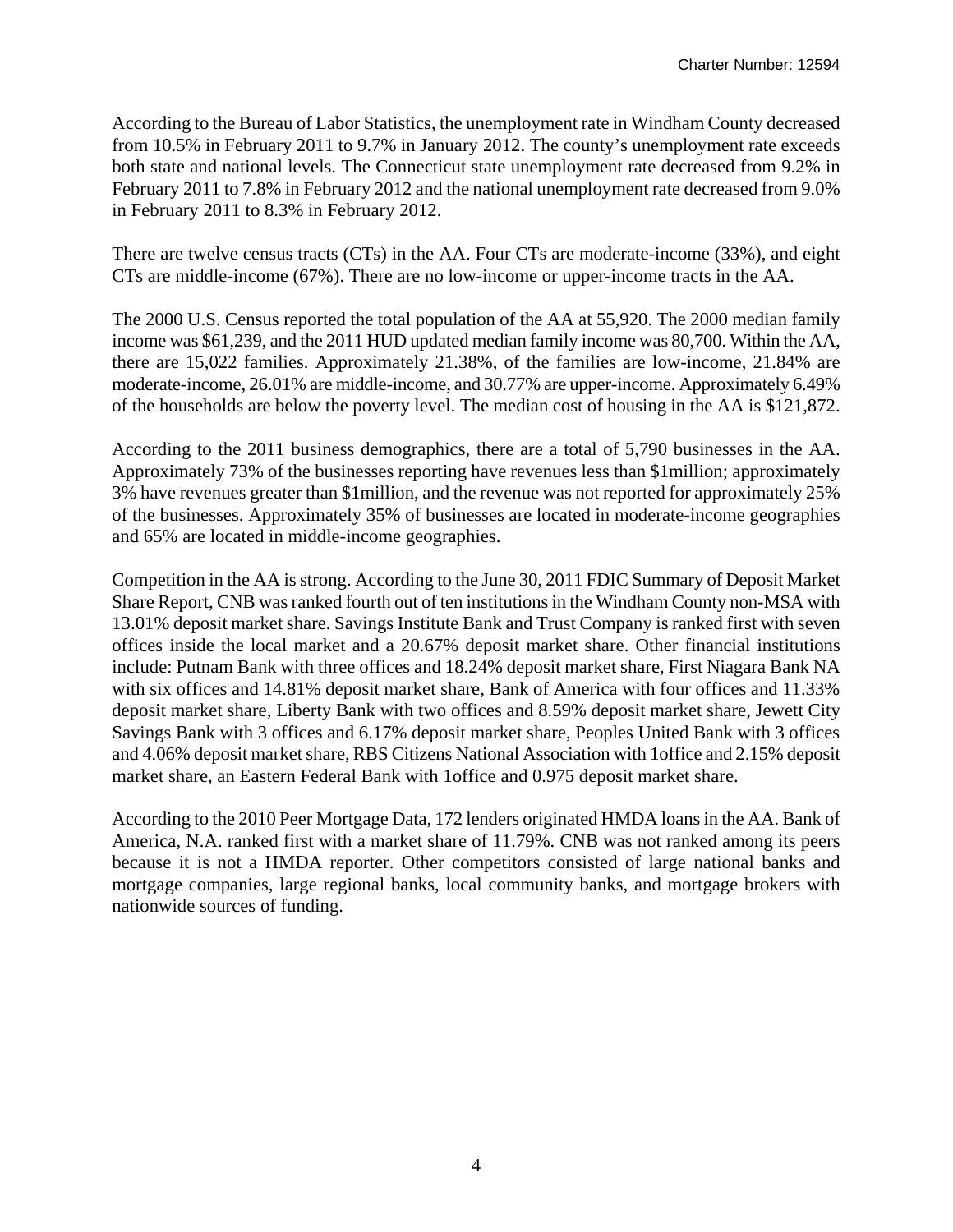As part of our CRA examination, we interviewed an executive member of a local community organization to discuss the economic conditions, community credit needs, opportunities for the bank to participate in, and the bank's level of community involvement within the AA. The organization we contacted is a non-profit business group that promotes economic development in the local area. According to our contact, credit opportunities are primarily centered in supporting local small businesses and creating, and maintaining permanent jobs in the community. Supporting local businesses, through credit needs, will aid in creating jobs for individuals as the area is comprised of small, rural communities. Our contact noted that a majority of the financial institutions in the area are active in their organizations and have participated and sponsored several of their projects. CNB is well perceived by the community as an involved institution by supporting organizations financially and their staff donating time by giving back to the community.

# **Conclusions with Respect to Performance Tests**

# **LENDING TEST**

The bank's performance under the lending test in the AA is rated "Satisfactory." CNB's quarterly average net loan-to-deposit ratio is reasonable and the bank originated a substantial majority of its loans within the bank's AA. The distribution of loans reflects reasonable penetration among borrowers of different incomes and businesses of different sizes. The geographic distribution of loans reflects excellent dispersion among geographies of different incomes.

## **Loan-to-Deposit Ratio**

CNB's loan-to-deposit (LTD) ratio is reasonable and meets the standard for satisfactory performance. The quarterly average net LTD ratio over the ten quarters since the last CRA examination is 52.19%. The net LTD ratio of domestic commercial banks with assets between \$100M and \$400M in the state of Connecticut is 76.96% during the same ten quarters. CNB's quarterly average net loan-to-deposit ratio has been decreasing since the prior CRA examination, and has been under 50% since March 31, 2011. This declining loan-to-deposit trend is a result of the current state of the local economy, which has resulted in weak loan demand. Secondly, the bank has increased the level of mortgages sold in the secondary market to better manage their balance sheet and interest rate risk. In 2010, CNB sold 57 loans totaling \$8.6 million and in 2011, the bank sold 29 loans totaling \$4 million in the secondary market. Additionally, the bank's total loan portfolio has declined over the last ten quarters due to an increased level of problem loans that have been chargedoff or refinanced by other financial organizations.

## **Lending in Assessment Area**

CNB originated a substantial majority of its loans inside the AA and meets the standard for outstanding performance. CNB originated 88.3% by number and 89.7% by dollar inside the AA during the evaluation period.

The table below shows the number of loans and dollar of loans for both home loans and business loans originated inside and outside the bank's AA.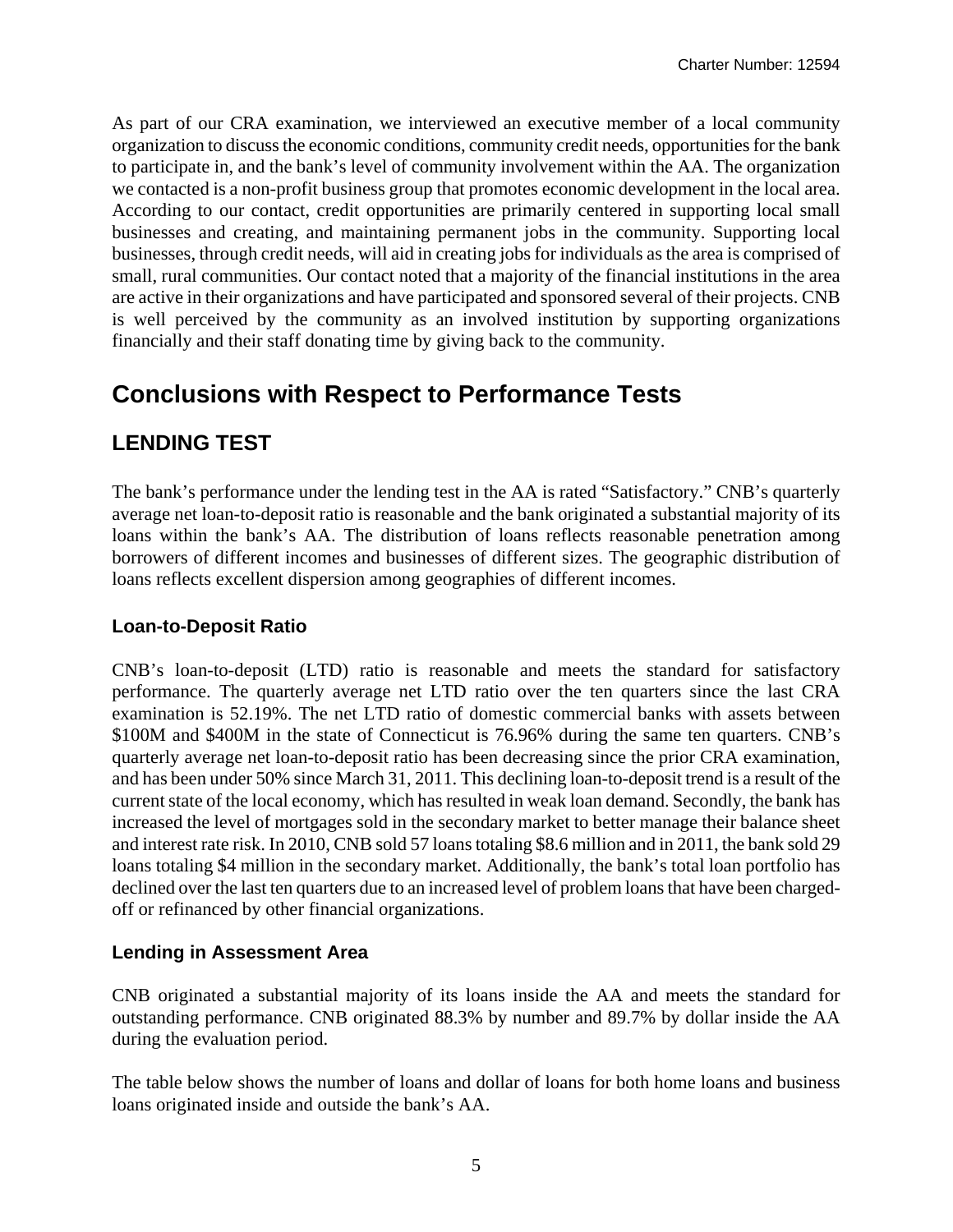|                 | <b>Table 1 - Lending in Windham County Assessment Area</b> |        |    |         |       |              |                  |             |      |              |  |
|-----------------|------------------------------------------------------------|--------|----|---------|-------|--------------|------------------|-------------|------|--------------|--|
|                 | Number of Loans                                            |        |    |         |       |              | Dollars of Loans |             |      |              |  |
|                 |                                                            | Inside |    | Outside |       | Inside       |                  | Outside     |      |              |  |
| Loan            | #                                                          | $\%$   | #  | $\%$    | Total |              | $\%$             | \$          |      | Total        |  |
| <b>Type</b>     |                                                            |        |    |         |       | \$           |                  |             | $\%$ |              |  |
| Total           |                                                            |        |    |         |       |              |                  |             |      |              |  |
| Home            | 295                                                        | 92.7   | 23 | 7.3     | 318   | \$33,203,490 | 91.8             | \$2,971,548 | 8.2  | \$36,175,038 |  |
| Loans           |                                                            |        |    |         |       |              |                  |             |      |              |  |
| Total           |                                                            |        |    |         |       |              |                  |             |      |              |  |
| <b>Business</b> | 226                                                        | 83.1   | 46 | 16.9    | 272   | \$44,734,751 | 88.8             | \$5,937,029 | 11.2 | \$50,671,780 |  |
| Loans           |                                                            |        |    |         |       |              |                  |             |      |              |  |
| Combined        | 521                                                        | 88.3   | 69 | 11.7    | 590   | \$77,938,241 | 89.7             | \$8,908,577 | 10.3 | \$86,846,818 |  |

## **Lending to Borrowers of Different Incomes and to Businesses of Different Sizes**

The distribution of lending to borrowers of different income levels and businesses of different sizes in the assessment area reflects reasonable penetration.

#### Home Loans

The distribution of home loans to low-and moderate-income families reflects reasonable penetration. The percentage of home loans made to low income borrowers is lower than the percentage of lowincome families in the AA. However, it is difficult for low-income borrowers to afford housing in the AA. Based on the 2000 US Census data, the median cost of housing in the AA is \$121,872. The 2011 HUD updated median family income is \$80,700, which means that low-income borrowers earn less than \$40,350. Additionally, 6% of households are below the poverty level. Based on these statistics it would be difficult for low-income borrowers to purchase housing in the AA. Therefore, we placed more emphasis on the bank's moderate-income performance. The percentage of home loans made to moderate-income borrowers exceeds the percentage of moderate-income families in the AA.

The table below shows the distribution of home loans among borrowers of different income levels as compared to the percent of families in each income category:

|                    | Borrower Distribution of Residential Real Estate Loans in Windham County AA |                                                       |           |                 |                          |                              |                          |                                 |  |  |
|--------------------|-----------------------------------------------------------------------------|-------------------------------------------------------|-----------|-----------------|--------------------------|------------------------------|--------------------------|---------------------------------|--|--|
| <b>Borrower</b>    |                                                                             |                                                       |           |                 |                          |                              |                          |                                 |  |  |
| Income             | Low                                                                         |                                                       | Moderate  |                 | Middle                   |                              | Upper                    |                                 |  |  |
| Level              |                                                                             |                                                       |           |                 |                          |                              |                          |                                 |  |  |
| Loan Type Families | $%$ of AA                                                                   | $%$ of<br>Number of   Families   Number of  <br>Loans | $%$ of AA | $%$ of<br>Loans | $%$ of<br>AA<br>Families | $%$ of<br>Number<br>of Loans | $%$ of<br>AA<br>Families | $%$ of<br>Number<br>of<br>Loans |  |  |
| Home<br>Loans      | 21.38                                                                       | 9.00                                                  | 21.84     | 36.00           | 26.01                    | 20.00                        | 30.77                    | 36.00                           |  |  |

*Source: 2000 U.S. Census data.*  Business Loans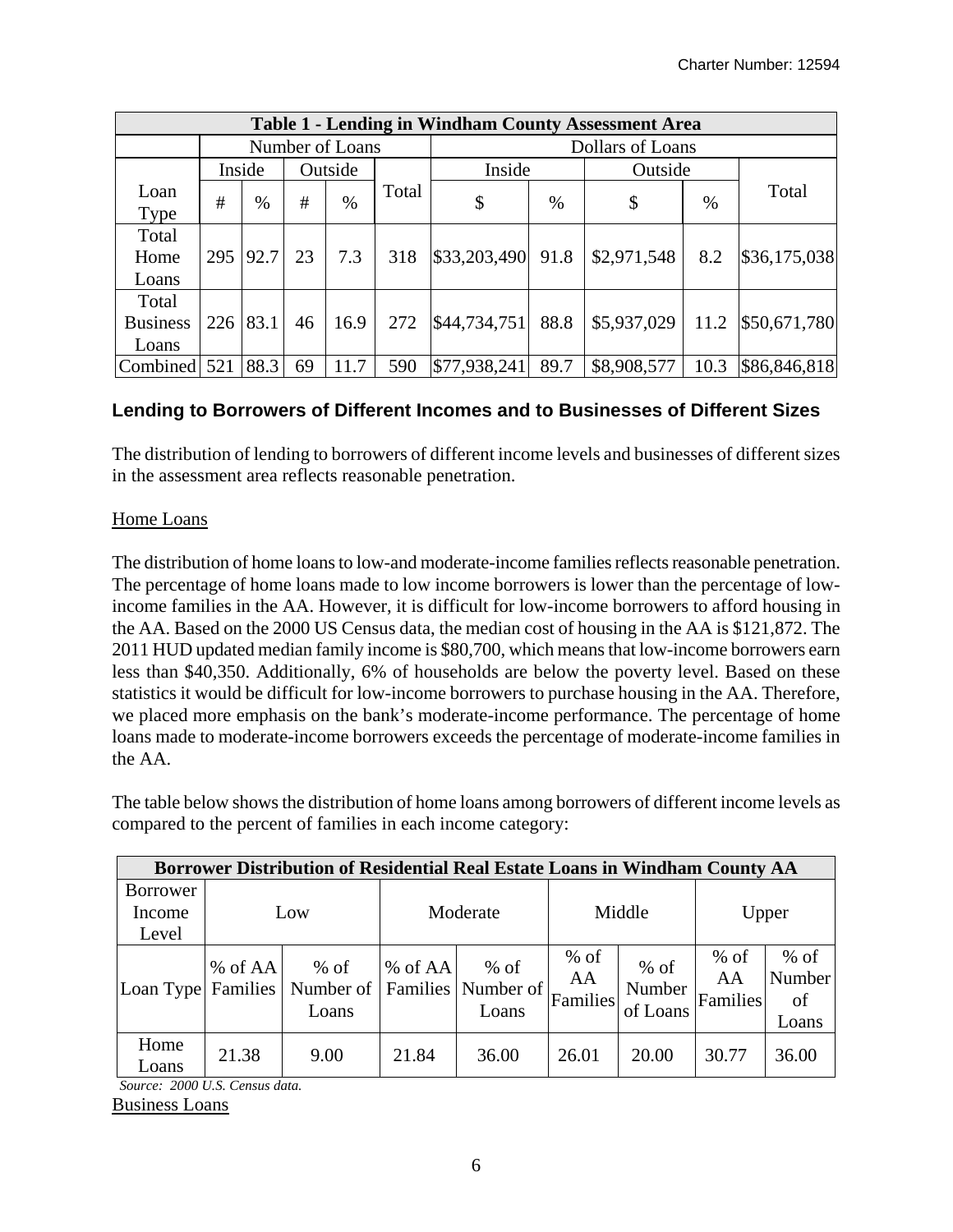CNB's distribution of loans to businesses reflects reasonable penetration among businesses of different sizes. During the evaluation period, the bank originated 66.7% of loans by number and 42.2% of loans by dollar to small businesses. Such performance is lower than the demographic data, which indicates 72.6% of businesses in the AA are small businesses.

The table below compares results of business loans originated in the AA during the assessment period to the AA's actual percentage of businesses by business revenue size:

| Borrower Distribution of Loans to Businesses in Windham County AA |       |       |                         |       |  |  |  |  |  |
|-------------------------------------------------------------------|-------|-------|-------------------------|-------|--|--|--|--|--|
| Business Revenues (or Sales) $ \leq$ \$1,000,000 $ $ >\$1,000,000 |       |       | Unavailable/<br>Unknown | Total |  |  |  |  |  |
| % of AA Businesses                                                | 72.6% | 2.7%  | 24.7%                   | 100%  |  |  |  |  |  |
| % of Bank Loans in AA by #                                        | 66.7% | 33.3% | n/a                     | 100%  |  |  |  |  |  |
| % of Bank Loans in AA by \$                                       | 42.2% | 57.9% | n/a                     | 100%  |  |  |  |  |  |

Source: 2011 Business Geographic Data

### **Geographic Distribution of Loans**

Overall, CNB geographic distribution of loans reflects excellent dispersion throughout census tracts of different income levels. There are no low or upper income geographies in the assessment area.

#### Home Loans

CNB's geographic distribution of home loans reflects excellent dispersion among census tracts of different income levels. The percentage of home purchase, home improvement, and home refinance loans made in moderate-income geographies exceeds the percentage of moderate-income housing in these geographies.

The table below details the bank's performance as compared to the percentage of owner-occupied housing units in each census tract income level.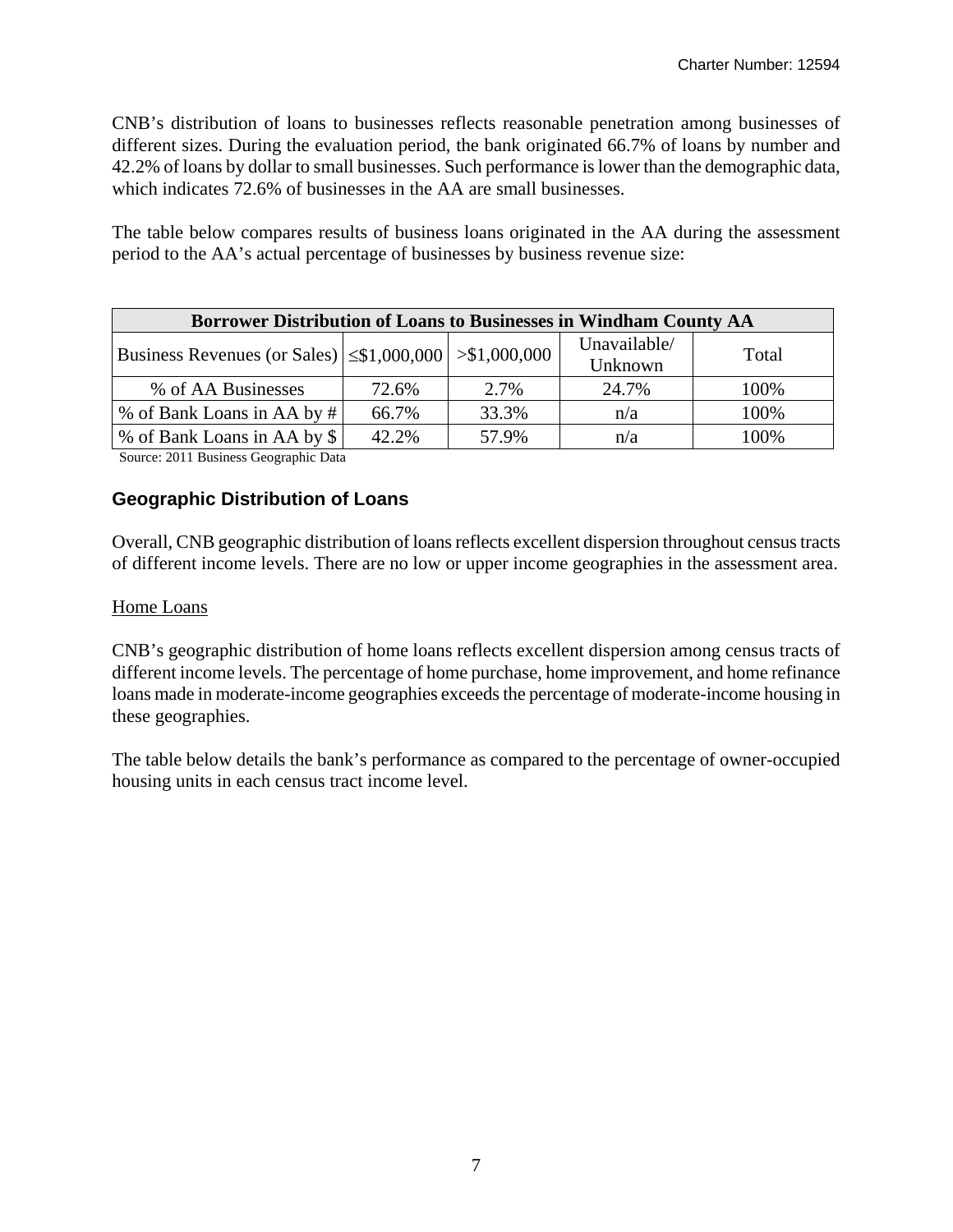|                        | <b>Geographic Distribution of Home Loans in Windham County AA</b> |                              |                                         |                              |                                           |                              |                                         |                                 |  |  |  |
|------------------------|-------------------------------------------------------------------|------------------------------|-----------------------------------------|------------------------------|-------------------------------------------|------------------------------|-----------------------------------------|---------------------------------|--|--|--|
| Census Tract<br>Income | Low                                                               |                              | Moderate                                |                              | Middle                                    |                              | Upper                                   |                                 |  |  |  |
| Level                  |                                                                   |                              |                                         |                              |                                           |                              |                                         |                                 |  |  |  |
| Loan Type              | % of AA<br>Owner<br>Occupied<br>Housing                           | $%$ of<br>Number<br>of Loans | % of AA<br>Owner<br>Occupied<br>Housing | $%$ of<br>Number<br>of Loans | $%$ of AA<br>Owner<br>Occupied<br>Housing | $%$ of<br>Number<br>of Loans | % of AA<br>Owner<br>Occupied<br>Housing | $%$ of<br>Number<br>of<br>Loans |  |  |  |
| Home<br>Purchase       | 0.0                                                               | 0.0                          | 32.2                                    | 35.0                         | 67.8                                      | 65.0                         | 0.0                                     | 0.0                             |  |  |  |
| Home<br>Improvemen     | 0.0                                                               | 0.0                          | 32.3                                    | 32.0                         | 67.8                                      | 68.0                         | 0.0                                     | 0.0                             |  |  |  |
| Home<br>Refinance      | 0.0                                                               | 0.0                          | 32.2                                    | 39.0                         | 67.8                                      | 61.0                         | 0.0                                     | 0.0                             |  |  |  |

#### Business Loans

CNB's geographic distribution of business loans reflects excellent dispersion among census tracts of different income levels. During our evaluation period, the bank originated 41.6% of business loans to businesses located in moderate-income census tracts, which exceeds the percentage of businesses located in moderate-income census tract. The bank originated 58.4% of business loans to businesses located in middle-income census tracts. Such performance is slightly lower than the geographic data, which indicates 65.8% of businesses are located in middle-income census tract.

The table below compares results of the reviewed commercial loans to the AA's percentage of businesses in each census tract income level.

| <b>Geographic Distribution of Loans to Businesses in Windham County AA</b> |                                        |                              |                                       |                              |                                        |                              |                                           |                                  |  |
|----------------------------------------------------------------------------|----------------------------------------|------------------------------|---------------------------------------|------------------------------|----------------------------------------|------------------------------|-------------------------------------------|----------------------------------|--|
| Census Tract<br>Income Level                                               | Low                                    |                              | Moderate                              |                              | Middle                                 | Upper                        |                                           |                                  |  |
| Loan Type                                                                  | % of AA<br><b>Businesse</b><br>s/Farms | $%$ of<br>Number<br>of Loans | $%$ of<br><b>Business</b><br>es/Farms | $%$ of<br>Number<br>of Loans | % of AA<br><b>Businesses</b><br>/Farms | $%$ of<br>Number<br>of Loans | $%$ of<br><b>Busin</b><br>esses/<br>Farms | $%$ of<br>Numb<br>er of<br>Loans |  |
| <b>Business</b><br>Loans                                                   | 0.00                                   | 0.00                         | 34.20                                 | 41.56                        | 65.80                                  | 58.44                        | 0.00                                      | 0.00                             |  |

Source: 2000 Census Data

### **Responses to Complaints**

CNB did not receive any complains about its performance in helping to meet the credit needs in the bank's AAs during this evaluation period.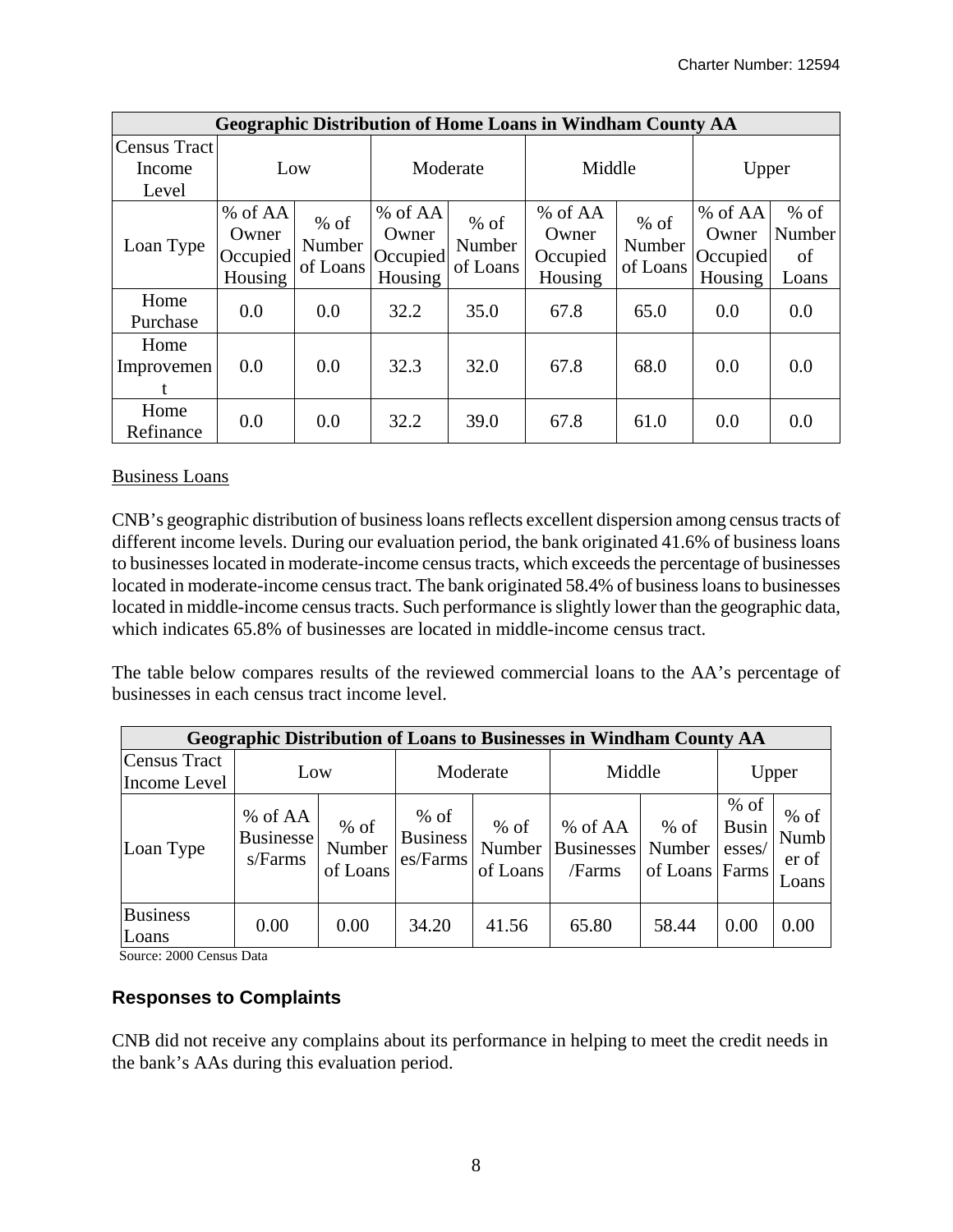# **COMMUNITY DEVELOPMENT TEST**

CNB's level of responsiveness to community development (CD) needs through CD loans, services, and qualified investments originated and offered in the Windham County AA meet the standard of adequate responsiveness.

#### **Number and Amount of Community Development Loans**

The amount of CD loans originated is adequate. The bank originated a total of five CD loans equaling \$2.45 million during the assessment period. All CD loans considered meet the criteria outlined in interagency guidance.

Proceeds of one loan, totaling \$1.5 million, was used to construct a healthcare facility that provides services to low-and moderate-income (LMI) individuals. Proceeds of two of the loans, totaling \$900 thousand, were used to renovate a nursing facility for LMI individuals. The remaining two loans, totaling \$50 thousand, were made to a not-for-profit organization that provided housing and vocational services to disabled individuals. CD loans originated in the AA meet identified needs to create affordable housing and provide services to LMI individuals. Given the limited amount of LMI geographies and individuals, the amount of CD loans originated in the AA meets the standard for adequate performance.

### **Number and Amount of Qualified Investments**

The level of qualified investments (QI) is adequate. The total number and amount of QI is 77 investments totaling \$301.8 thousand. All qualified investments considered meet the criteria outlined in interagency guidance.

Investments primarily support community services including healthcare for LMI individuals, scholarships, shelters for the homeless, food pantries, and organizations that create affordable housing. Other investments benefit organizations that provide shelters for homeless and disabled individuals, financial literacy services, healthcare services for the community, and support the sustainability of economic development. QI originated in AA meet the needs to create affordable housing and provide services to LMI individuals. Given the limited amount of LMI geographies and individuals, the amount of QI originated in the AA meets the standard for adequate performance.

### **Extent to Which the Bank Provides Community Development Services**

The level of CD services offered in the AA is adequate. The total number of CD services offered is 22. All CD services considered meet the definitions outlined in interagency guidance. Each of the qualified CD services benefitted the Windham County AA. CD services include providing technical assistance to nonprofit organizations that promote the economic and development needs of the community, improving LMI individual's access to financial services, and financial literacy education. Other CD services include participation in the rural federal housing service loan programs. CD services offered increase the provision of financial services to LMI individuals directly through participation in governmental loan programs and indirectly through education and technical assistance provided to CD organizations. CD services offered in the AA meets the standard for adequate performance.